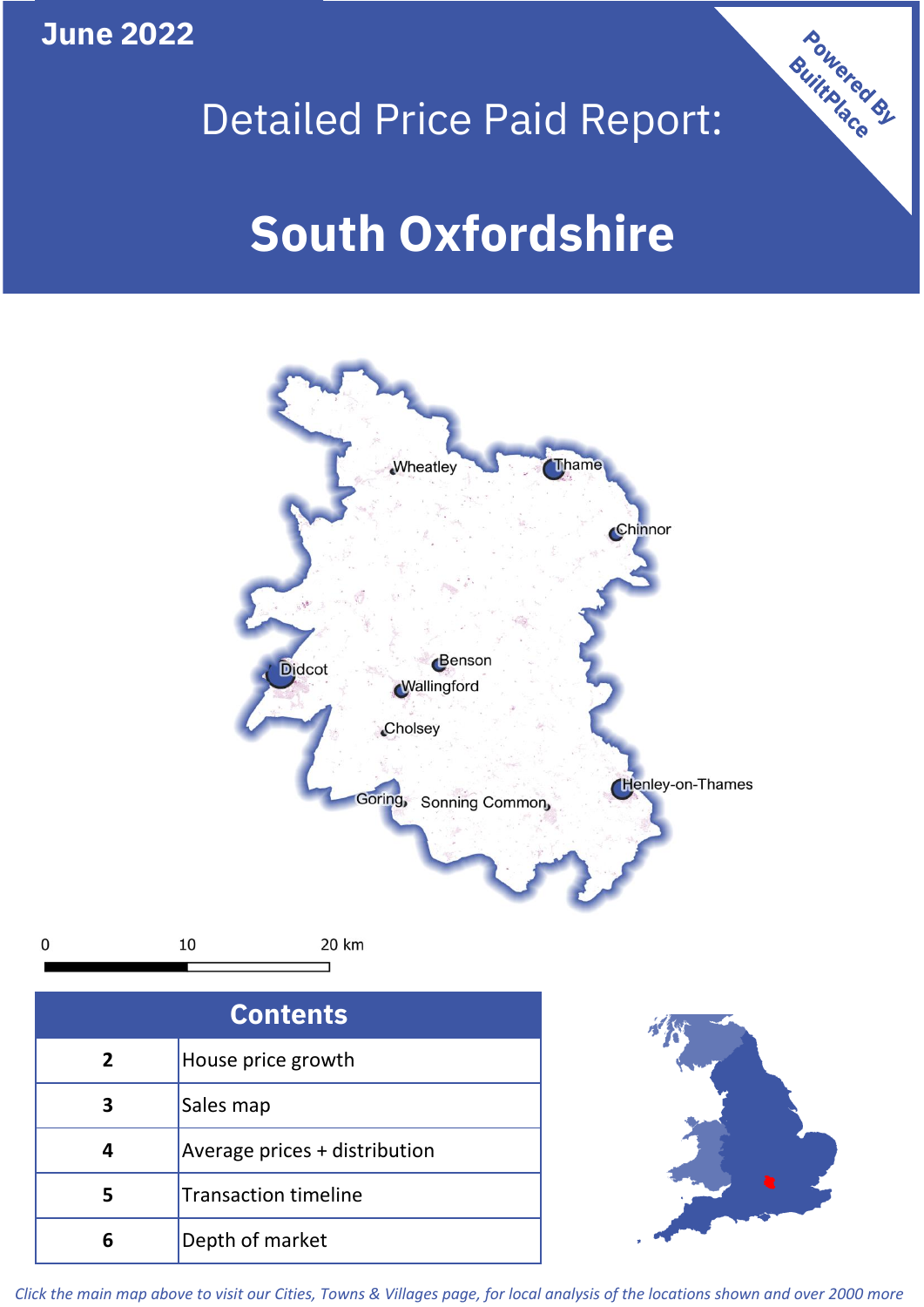## **Headline Data**

|                     | <b>Current level</b> | 3 month  | <b>Annual</b> | 5 year | 10 year |
|---------------------|----------------------|----------|---------------|--------|---------|
| <b>House prices</b> | £496,346             | $-2.2%$  | 7.6%          | 19.9%  | 66.3%   |
| <b>Transactions</b> | 2,534                | $-11.5%$ | 13.9%         | 6.0%   | 33.6%   |

## **House Price Growth (April 2022 data)**

#### *Annual Change in House Prices*



House prices in South Oxfordshire grew by 7.6% in the 12 months to April 2022 (based on 3-month smoothed data). By comparison national house prices grew by 10.7% and prices in the South East grew by 11.5% over the same period.

South Oxfordshire house prices are now 56.8% above their previous peak in 2007, compared to +60.7% for the South East and +52.9% across England.



#### *Year-To-Date Change in House Prices, December to April*

Local prices have fallen by 3.4% in 2022 so far, compared to growth of 1.0% over the same period last year.

### *Source: OS OpenData; UK House Price Index (Contains HM Land Registry data © Crown copyright)*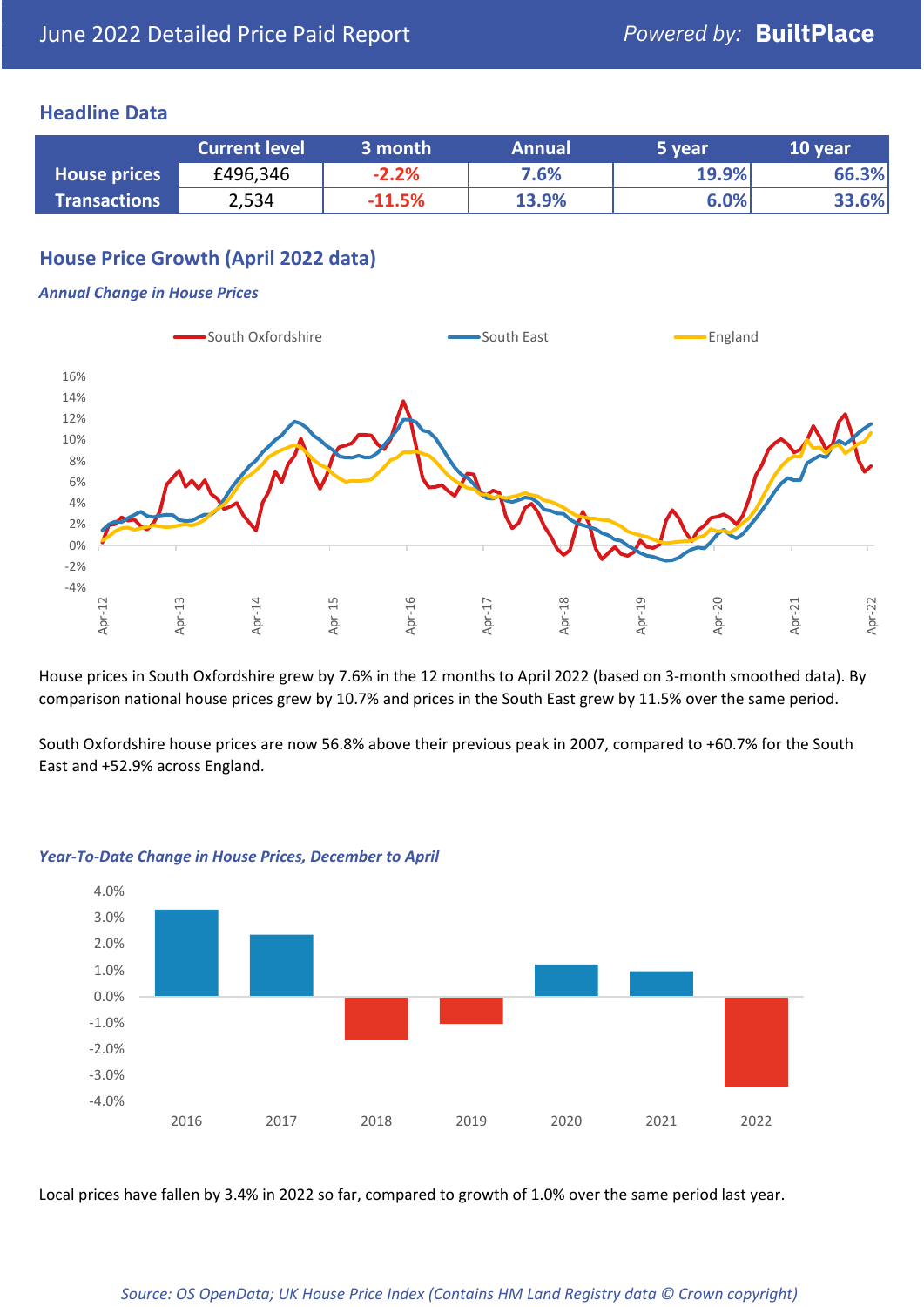# **House Price Map**

*12 months to April 2022*



*Each point is one postcode, coloured by the average value relative to all sales in this local authority (price bands are LA-specific quintiles).*

# **Map Key**

| Min      | Max      |                            |
|----------|----------|----------------------------|
| Up to    | £289,000 | 1st quintile / lowest 20%  |
| £289,000 | £369,000 | 2nd quintile               |
| £369,000 | £476,000 | 3rd quintile               |
| £476,000 | £718,000 | 4th quintile               |
| £718,000 | and over | 5th quintile / highest 20% |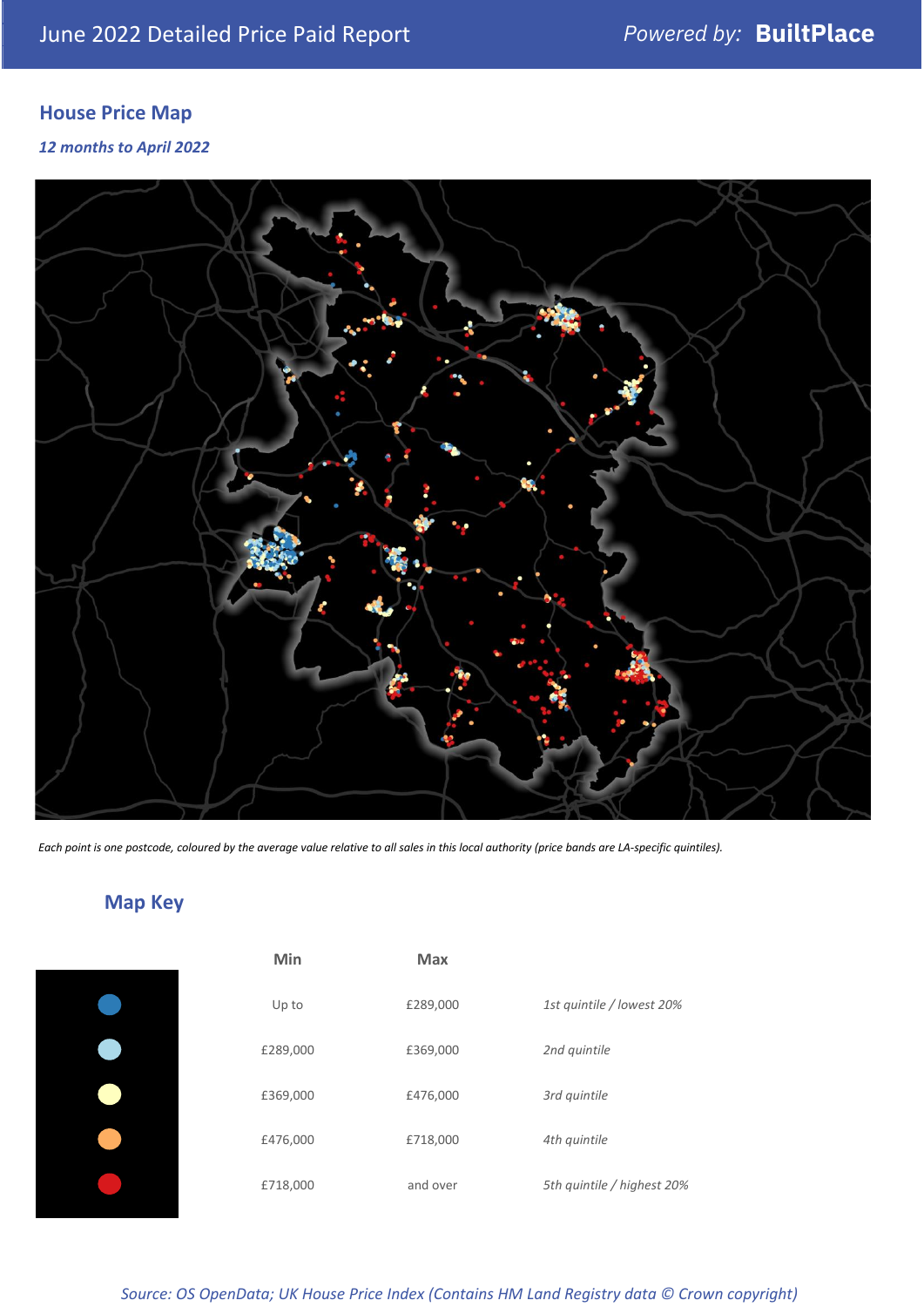## **Average House Price by Property Type**

## *12 months to April 2022*



|                 | <b>New</b> | <b>Second hand</b> |  |  |
|-----------------|------------|--------------------|--|--|
| <b>Flat</b>     | £290,397   | £298,769           |  |  |
| <b>Terraced</b> | £350,038   | £392,025           |  |  |
| Semi-detached   | £430,048   | £451,382           |  |  |
| <b>Detached</b> | £579,598   | £871,069           |  |  |

## **House Price Distribution by Year**

*All properties, by price band and calendar year (2020 = year to date)*

|                    | 1997 | 2002 | 2007 | 2012 | 2017 | 2019 | 2020 |
|--------------------|------|------|------|------|------|------|------|
| <b>Under £100k</b> | 59%  | 7%   | 1%   | 1%   | 0%   | 0%   | 0%   |
| £100-200k          | 31%  | 50%  | 21%  | 21%  | 5%   | 4%   | 8%   |
| E200-300k          | 6%   | 24%  | 35%  | 35%  | 22%  | 17%  | 19%  |
| £300-400k          | 2%   | 9%   | 16%  | 18%  | 29%  | 25%  | 27%  |
| £400-500k          | 1%   | 5%   | 11%  | 11%  | 15%  | 17%  | 17%  |
| <b>£500k-1m</b>    | 0%   | 4%   | 13%  | 13%  | 24%  | 28%  | 23%  |
| £1-2m              | 0%   | 1%   | 2%   | 2%   | 5%   | 8%   | 5%   |
| <b>Over £2m</b>    | 0%   | 0%   | 0%   | 0%   | 1%   | 1%   | 1%   |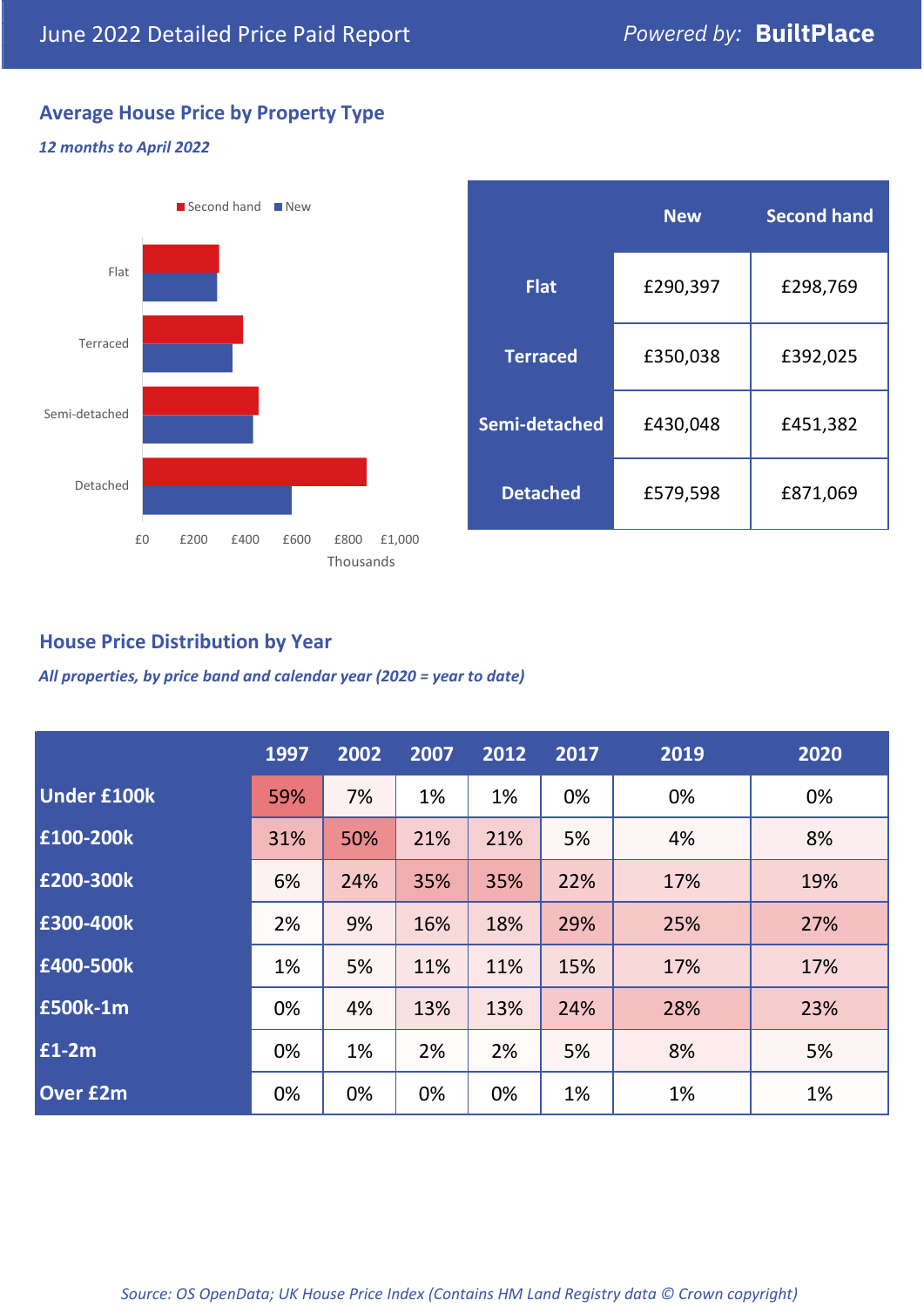## **Transactions (February 2022 data)**

*Annual Transactions, Indexed (2001-05 average = 100)*



There were 2,534 transactions in South Oxfordshire during the 12 months to February 2022. This is 87% of the average from 2001-05 and suggests activity is below pre-downturn levels.

Transactions in South Oxfordshire have fallen by 4.7% since 2014, compared to changes of -9.9% for South East and - 7.7% for England.



## *Cash and New Build Sales as % of Total, by Year*

*Note: The data on this page EXCLUDES transactions identified as transfers under a power of sale/repossessions, buy-to-lets (where they can be identified by a mortgage), and transfers to non-private individuals - i.e. it comprises only Land Registry 'A' data.*